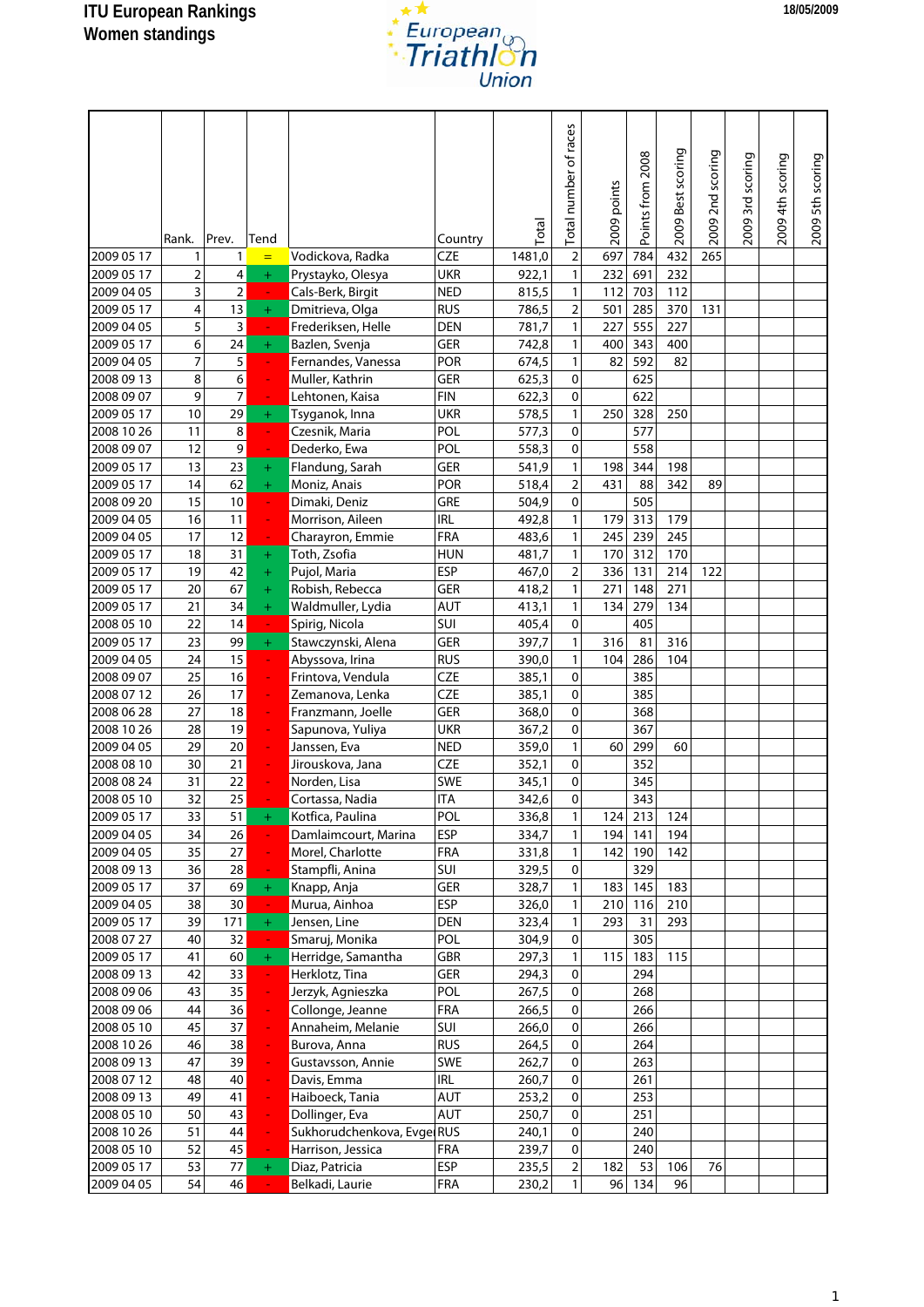

|                          | Rank.      | Prev.      | Tend                       |                                   | Country           | Total        | Total number of races | 2009 points | Points from 2008 | 2009 Best scoring | 2009 2nd scoring | 2009 3rd scoring | 2009 4th scoring | 2009 5th scoring |
|--------------------------|------------|------------|----------------------------|-----------------------------------|-------------------|--------------|-----------------------|-------------|------------------|-------------------|------------------|------------------|------------------|------------------|
| 2008 09 06               | 55         | 47         |                            | Komander, Ewa                     | POL               | 223,8        | 0                     |             | 224              |                   |                  |                  |                  |                  |
| 2008 08 02               | 56         | 48         | ÷                          | Dittmer, Anja                     | <b>GER</b>        | 222,6        | $\mathbf 0$           |             | 223              |                   |                  |                  |                  |                  |
| 2008 05 10               | 57         | 49         | $\omega$                   | Ryf, Daniela                      | SUI               | 222,0        | 0                     |             | 222              |                   |                  |                  |                  |                  |
| 2008 05 10               | 58         | 50         | $\omega$                   | Pilz, Christiane                  | GER               | 216,0        | 0                     |             | 216              |                   |                  |                  |                  |                  |
| 2008 09 06               | 59         | 52         | ÷,                         | Vanek, Margit                     | <b>HUN</b>        | 211,8        | 0                     |             | 212              |                   |                  |                  |                  |                  |
| 2008 10 26               | 60         | 53         | ÷,                         | Barkun, Natalia                   | <b>BLR</b>        | 206,9        | 0                     |             | 207              |                   |                  |                  |                  |                  |
| 2008 05 10               | 61         | 54         | ÷,                         | Di Marco Messmer, Magal SUI       |                   | 205,9        | 0                     |             | 206              |                   |                  |                  |                  |                  |
| 2008 06 28               | 62         | 55         | ÷,                         | Brunkhorst, Lena                  | GER               | 205,0        | 0                     |             | 205              |                   |                  |                  |                  |                  |
| 2009 04 05               | 63         | 56         | $\omega$                   | Hidalgo, Pilar                    | <b>ESP</b>        | 201,9        | $\mathbf{1}$          | 166         | 36               | 166               |                  |                  |                  |                  |
| 2009 04 05               | 64         | 57         | ÷,                         | Rodriguez, Zurine                 | <b>ESP</b>        | 200,9        | $\mathbf{1}$          | 154         | 47               | 154               |                  |                  |                  |                  |
| 2008 06 14               | 65         | 58         | ÷,                         | Szabo, Zita                       | <b>HUN</b>        | 199,8        | 0                     |             | 200              |                   |                  |                  |                  |                  |
| 2008 07 20               | 66         | 59         | $\sim$                     | Dereza, Olesya                    | UKR               | 189,2        | 0                     |             | 189              |                   |                  |                  |                  |                  |
| 2009 05 17               | 67         | 97         | $\pm$                      | Clemente, Barbara                 | <b>POR</b>        | 181,9        | $\mathbf{1}$          | 98          | 84               | 98                |                  |                  |                  |                  |
| 2008 08 24               | 68         | 61         | $\omega$                   | Cierpik, Camille                  | <b>FRA</b>        | 178,4        | 0                     |             | 178              |                   |                  |                  |                  |                  |
| 2008 06 14               | 69         | 63         | ÷,                         | Koch, Renata                      | <b>HUN</b>        | 166,0        | 0                     |             | 166              |                   |                  |                  |                  |                  |
| 2008 09 06               | 70         | 64         | ÷,                         | Kovacs, Zsofia                    | <b>HUN</b>        | 162,0        | 0                     |             | 162              |                   |                  |                  |                  |                  |
| 2008 04 19               | 71         | 65         | $\omega$                   | Toubazis, Tamara                  | SUI               | 160,5        | 0                     |             | 161              |                   |                  |                  |                  |                  |
| 2009 05 17               |            | $72 \ln/r$ | $\pm$                      | Cayla, Neus                       | <b>ESP</b>        | 156,8        | $\mathbf{1}$          | 157         |                  | 157               |                  |                  |                  |                  |
| 2008 09 14               | 73         | 66         | $\omega$                   | Burgos, Ana                       | <b>ESP</b>        | 150,3        | 0                     |             | 150              |                   |                  |                  |                  |                  |
| 2008 11 28               | 74         | 68         | ÷,                         | Maimon, Hila                      | <b>ISR</b>        | 146,9        | 0                     |             | 147              |                   |                  |                  |                  |                  |
| 2008 08 30               | 75         | 70         | ۳                          | Ignat, Mariana                    | ROU               | 145,1        | 0                     |             | 145              |                   |                  |                  |                  |                  |
| 2009 05 17               |            | 76 n/r     | $+$                        | Cieslak, Agnieszka                | POL               | 145,0        | $\mathbf{1}$          | 145         |                  | 145               |                  |                  |                  |                  |
| 2008 09 20               | 77         | 71         | $\omega$                   | Laposi, Kata                      | <b>HUN</b>        | 144,9        | 0                     |             | 145              |                   |                  |                  |                  |                  |
| 2008 05 10               | 78         | 72         | ÷,                         | Peon, Carole                      | <b>FRA</b>        | 144,8        | 0                     |             | 145              |                   |                  |                  |                  |                  |
| 2008 10 26               | 79         | 73         | $\frac{1}{\sqrt{2}}$       | Areosa, Maria                     | <b>POR</b>        | 140,9        | 0                     |             | 141              |                   |                  |                  |                  |                  |
| 2008 09 20               | 80         | 74         | $\omega$                   | Mouchou, Irini                    | GRE               | 140,4        | $\mathbf 0$           |             | 140              |                   |                  |                  |                  |                  |
| 2008 07 29               | 81         | 75         | ÷,                         | Whitcombe, Andrea                 | <b>GBR</b>        | 134,0        | 0                     |             | 134              |                   |                  |                  |                  |                  |
| 2008 08 02               | 82         | 76         | ÷,                         | Lisk, Ricarda                     | <b>GER</b>        | 130,5        | 0                     |             | 131              |                   |                  |                  |                  |                  |
| 2008 04 19               | 83         | 78         | ÷,                         | Thorrington, Abbie                | GBR               | 125,6        | 0                     |             | 126              |                   |                  |                  |                  |                  |
| 2008 05 10               | 84         | 79         | ÷                          | Allen, Kate                       | AUT               | 123,8        | 0                     |             | 124              |                   |                  |                  |                  |                  |
| 2008 04 19               | 85         | 80         |                            | Raw, Vanessa                      | GBR               | 123,5        | 0                     |             | 123              |                   |                  |                  |                  |                  |
| 2007 10 24               | 86         | 81         |                            | Schutz, Sarah                     | SUI               | 119,7        | 0                     |             | 120              |                   |                  |                  |                  |                  |
| 2008 09 13               | 87         | 82         |                            | Chmet, Daniela                    | <b>ITA</b>        | 116,4        | $\pmb{0}$             |             | 116              |                   |                  |                  |                  |                  |
| 2008 07 29               | 88         | 83         |                            | Swallow, Jodie                    | <b>GBR</b>        | 110,7        | $\Omega$              |             | 111              |                   |                  |                  |                  |                  |
| 2008 05 10               | 89         | 84         | ÷,                         | Lorblanchet, Marion               | <b>FRA</b>        | 110,7        | $\pmb{0}$             |             | 111              |                   |                  |                  |                  |                  |
| 2008 05 10               | 90         | 85         | ÷,                         | Kiviranta, Merja                  | <b>FIN</b>        | 110,2        | $\pmb{0}$             |             | 110              |                   |                  |                  |                  |                  |
| 2008 09 13<br>2008 07 27 | 91         | 86<br>87   | ÷,                         | Jouve, Virginie                   | FRA               | 104,5        | 0<br>0                |             | 104              |                   |                  |                  |                  |                  |
| 2008                     | 92<br>93   | 88         | ÷,<br>÷,                   | Sved, Amelita<br>Hofer, Nicole    | <b>HUN</b><br>SUI | 95,8<br>95,6 | $\pmb{0}$             |             | 96<br>96         |                   |                  |                  |                  |                  |
|                          | 94         | 89         |                            |                                   |                   | 95,2         | $\pmb{0}$             |             | 95               |                   |                  |                  |                  |                  |
| 2008 04 19               | 95         | 90         | $\frac{1}{\sqrt{2}}$<br>÷, | Towl, Jess<br>Valiño. Aida        | GBR<br><b>ESP</b> |              | $\pmb{0}$             |             | 93               |                   |                  |                  |                  |                  |
| 2008 08 10<br>2008 05 10 | 96         | 91         |                            | Zaousailova, Olga                 | <b>RUS</b>        | 93,1<br>91,5 | 0                     |             | 91               |                   |                  |                  |                  |                  |
| 2008 08 02               | 97         | 92         | ÷,<br>÷,                   | Filipetto, Valentina              | <b>ITA</b>        | 90,2         | 0                     |             | 90               |                   |                  |                  |                  |                  |
| 2008 09 07               | 98         | 93         | $\frac{1}{\sqrt{2}}$       | Knapp, Julia                      | GER               | 88,9         | $\pmb{0}$             |             | 89               |                   |                  |                  |                  |                  |
|                          | 99         | 94         |                            |                                   | SRB               |              | $\pmb{0}$             |             |                  |                   |                  |                  |                  |                  |
| 2008 09 20<br>2008 05 10 | 100        | 95         | ÷,<br>÷                    | Blazevic, Svetlana<br>Lang, Kerry | <b>UKR</b>        | 86,6<br>86,2 | 0                     |             | 87<br>86         |                   |                  |                  |                  |                  |
| 2008 09 06               | 101        | 96         | ÷,                         | Szalay, Szandra                   | <b>HUN</b>        | 86,2         | $\pmb{0}$             |             | 86               |                   |                  |                  |                  |                  |
| 2008 09 20               | 102        | 98         | ÷,                         | Horvath, Greta                    | <b>HUN</b>        | 83,4         | $\pmb{0}$             |             | 83               |                   |                  |                  |                  |                  |
|                          | 103        | 100        | ÷,                         | Bonin, Charlotte                  | ITA               | 78,9         | $\pmb{0}$             |             | 79               |                   |                  |                  |                  |                  |
| 2008 08 02<br>2008 04 19 | 104        | 101        | ÷,                         | Persson, Kristine                 | SWE               | 78,6         | 0                     |             | 79               |                   |                  |                  |                  |                  |
|                          |            |            | ÷,                         |                                   | <b>RUS</b>        |              | 0                     |             | 77               |                   |                  |                  |                  |                  |
| 2008 10 26               | 105        | 102<br>103 | ÷,                         | Shliakhtenko, Natalia             | <b>BEL</b>        | 77,0         | 0                     |             | 77               |                   |                  |                  |                  |                  |
| 2007 07 06<br>2008 04 19 | 106<br>107 | 104        |                            | Rositano, Celine<br>Miro, Nuria   | <b>ESP</b>        | 76,9<br>74,9 | $\pmb{0}$             |             | 75               |                   |                  |                  |                  |                  |
|                          |            |            |                            |                                   |                   |              | $\pmb{0}$             |             |                  |                   |                  |                  |                  |                  |
| 2007 10 24               | 108        | 105        |                            | Walko, Andrea                     | <b>HUN</b>        | 73,8         |                       |             | 74               |                   |                  |                  |                  |                  |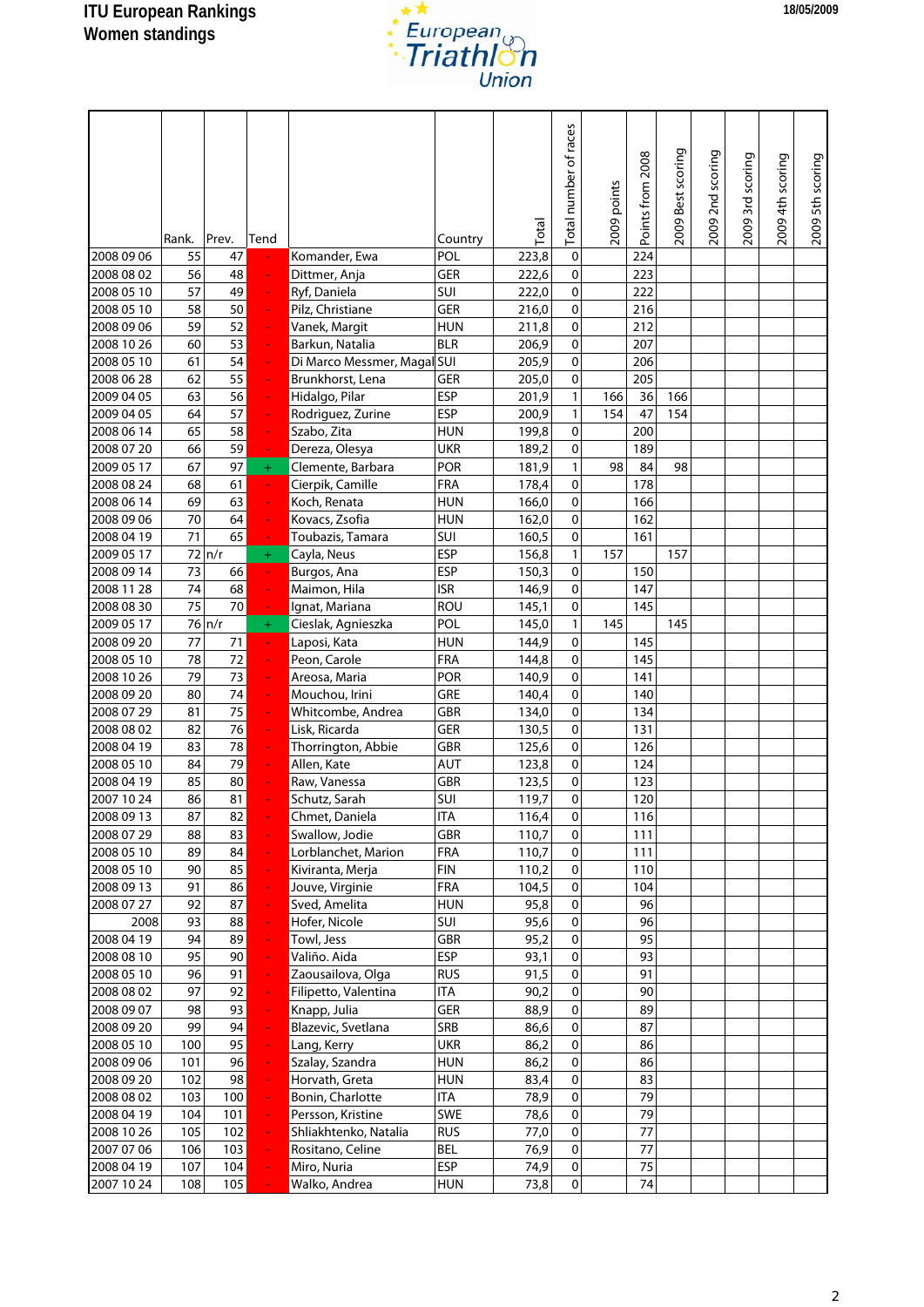

|                          | Rank.      | Prev.      | Tend                 |                                   | Country           | Total        | Total number of races | 2009 points | Points from 2008 | 2009 Best scoring | 2009 2nd scoring | 2009 3rd scoring | 2009 4th scoring | 2009 5th scoring |
|--------------------------|------------|------------|----------------------|-----------------------------------|-------------------|--------------|-----------------------|-------------|------------------|-------------------|------------------|------------------|------------------|------------------|
| 2008 09 13<br>2007 07 21 | 109<br>110 | 106<br>107 |                      | Boterenbrood, Danne               | <b>NED</b><br>GBR | 72,9         | 0<br>0                |             | 73<br>73         |                   |                  |                  |                  |                  |
| 2008 07 20               | 111        | 108        | ÷<br>÷               | Clarke, Rosie<br>Kozulina, Tamara | <b>UKR</b>        | 72,7<br>71,5 | 0                     |             | 71               |                   |                  |                  |                  |                  |
| 2009 04 05               | 112        | 109        | ÷                    | Cassan Ferrier, Alexandra         | FRA               | 70,4         | $\mathbf{1}$          | 70          |                  | 70                |                  |                  |                  |                  |
| 2008 08 02               | 113        | 110        | ÷                    | Chenevier, Giunia                 | <b>ITA</b>        | 69,5         | 0                     |             | 69               |                   |                  |                  |                  |                  |
| 2007 05 20               | 114        | 111        | ÷                    | Hutthaler, Lisa                   | AUT               | 69,4         | $\pmb{0}$             |             | 69               |                   |                  |                  |                  |                  |
| 2007 06 30               | 115        | 112        | $\omega$             | Dillon, Michelle                  | GBR               | 69,2         | 0                     |             | 69               |                   |                  |                  |                  |                  |
| 2008 09 20               | 116        | 113        | $\frac{1}{\sqrt{2}}$ | Slack, Jacqueline                 | GBR               | 67,3         | 0                     |             | 67               |                   |                  |                  |                  |                  |
| 2008 04 13               | 116        | 113        | ÷,                   | Ledesma, Eva                      | <b>ESP</b>        | 67,3         | 0                     |             | 67               |                   |                  |                  |                  |                  |
| 2007 08 25               | 118        | 115        | ÷,                   | Zelenkova, Lucie                  | <b>CZE</b>        | 66,4         | 0                     |             | 66               |                   |                  |                  |                  |                  |
| 2009 04 05               | 119        | 116        | ÷,                   | Tondeur, Alexandra                | <b>BEL</b>        | 65,1         | $\mathbf{1}$          | 65          |                  | 65                |                  |                  |                  |                  |
| 2008 10 26               | 120        | 117        | $\frac{1}{\sqrt{2}}$ | Roxburgh, Rhian                   | <b>GBR</b>        | 64,8         | 0                     |             | 65               |                   |                  |                  |                  |                  |
| 2008 04 19               | 121        | 118        | ÷                    | Jackson, Heather                  | GBR               | 64,5         | 0                     |             | 64               |                   |                  |                  |                  |                  |
| 2008 05 18               | 122        | 119        | ÷                    | Trnkova, Vendula                  | <b>CZE</b>        | 64,2         | $\pmb{0}$             |             | 64               |                   |                  |                  |                  |                  |
| 2008 07 27               | 123        | 120        | ÷                    | Geerts, Karolien                  | <b>BEL</b>        | 62,2         | 0                     |             | 62               |                   |                  |                  |                  |                  |
| 2008 06 21               | 124        | 121        | $\frac{1}{\sqrt{2}}$ | Haug, Anne                        | GER               | 60,9         | 0                     |             | 61               |                   |                  |                  |                  |                  |
| 2008 08 03               | 125        | 122        | $\frac{1}{\sqrt{2}}$ | Connor, Claire                    | <b>IRL</b>        | 60,5         | $\mathbf 0$           |             | 60               |                   |                  |                  |                  |                  |
| 2008 06 14               | 126        | 123        | ÷,                   | Ryzhish, Inna                     | <b>UKR</b>        | 58,5         | 0                     |             | 59               |                   |                  |                  |                  |                  |
| 2008 06 21               | 127        | 124        | ÷,                   | Ippach, Anja                      | <b>GER</b>        | 57,0         | 0                     |             | 57               |                   |                  |                  |                  |                  |
| 2008 06 21               | 128        | 125        | ÷,                   | Esefeld, Katrin                   | GER               | 56,4         | 0                     |             | 56               |                   |                  |                  |                  |                  |
| 2008 08 03               | 129        | 126        | ÷                    | Castro, Saleta                    | <b>ESP</b>        | 56,3         | 0                     |             | 56               |                   |                  |                  |                  |                  |
| 2007 07 06               | 130        | 127        | ÷,                   | Mensik, Lisa                      | <b>NED</b>        | 56,2         | $\pmb{0}$             |             | 56               |                   |                  |                  |                  |                  |
| 2008 10 26               | 131        | 128        | ÷                    | De Vries, Sarissa                 | <b>NED</b>        | 55,5         | $\mathbf 0$           |             | 55               |                   |                  |                  |                  |                  |
| 2008 04 13               | 132        | 129        | $\omega_{\rm c}$     | Grzesiak, Anna                    | POL               | 53,2         | 0                     |             | 53               |                   |                  |                  |                  |                  |
| 2008 08 30               | 133        | 130        | $\omega$             | Novakova, Eva                     | <b>CZE</b>        | 51,4         | $\mathbf 0$           |             | 51               |                   |                  |                  |                  |                  |
| 2008 08 02               | 134        | 131        | $\omega$             | Giordano, Laura                   | <b>ITA</b>        | 51,0         | 0                     |             | 51               |                   |                  |                  |                  |                  |
| 2007 10 24               | 135        | 132        | $\omega$             | Lanza, Beatrice                   | <b>ITA</b>        | 49,9         | 0                     |             | 50               |                   |                  |                  |                  |                  |
| 2008 06 28               | 136        | 133        | $\omega$             | Donat, Camille                    | <b>FRA</b>        | 49,2         | 0                     |             | 49               |                   |                  |                  |                  |                  |
| 2007 07 06               | 137        | 134        | $\equiv$             | Hoogzaad, Wieke                   | <b>NED</b>        | 49,1         | 0                     |             | 49               |                   |                  |                  |                  |                  |
| 2008 06 28               | 138        | 135        | ÷,                   | Lewyllie, Jolien                  | <b>BEL</b>        | 45,5         | 0                     |             | 46               |                   |                  |                  |                  |                  |
| 2008 07 05               | 139        | 136        |                      | Coysman, Joke                     | <b>BEL</b>        | 45,4         | 0                     |             | 45               |                   |                  |                  |                  |                  |
| 2008                     | 140        | 137        |                      | Nakrst, Natasa                    | <b>SLO</b>        | 44,8         | 0                     |             | 45               |                   |                  |                  |                  |                  |
| 2008                     | 140        | 137        |                      | Saban, Zeljka                     | <b>CRO</b>        | 44,8         | $\pmb{0}$             |             | 45               |                   |                  |                  |                  |                  |
| 2008 08 10               | 142        | 139        | ÷                    | Kolarova, Hana                    | <b>CZE</b>        | 44,6         | $\Omega$              |             | 45               |                   |                  |                  |                  |                  |
| 2008 05 31               | 143        | 140        | ÷,                   | Pelletier, Delphine               | <b>FRA</b>        | 44,5         | $\mathbf 0$           |             | 44               |                   |                  |                  |                  |                  |
| 2008 07 20               | 144        | 141        | ÷,                   | Lie, Kristin                      | <b>NOR</b>        | 44,4         | $\mathbf 0$           |             | 44               |                   |                  |                  |                  |                  |
| 2008 07 29               | 145        | 142        | $\frac{1}{\sqrt{2}}$ | Blatchford, Liz                   | GBR               | 44,4         | $\pmb{0}$             |             | 44               |                   |                  |                  |                  |                  |
| 2008                     | 146        | 143        | ÷                    | Kuriackova, Maria                 | <b>SVK</b>        | 43,2         | $\pmb{0}$             |             | 43               |                   |                  |                  |                  |                  |
| 2008 11 28               | 147        | 144        | ÷,                   | Zuckerman, Gili                   | <b>ISR</b>        | 42,2         | $\pmb{0}$             |             | 42               |                   |                  |                  |                  |                  |
| 2008 08 24               | 148        | 145        | ÷,                   | Marteau, Laura                    | <b>FRA</b>        | 42,1         | $\pmb{0}$             |             | 42               |                   |                  |                  |                  |                  |
| 2008 05 31               | 149        | 146        | $\omega$             | Gigault, Julie                    | FRA               | 42,0         | 0                     |             | 42               |                   |                  |                  |                  |                  |
| 2008 09 20               | 150        | 147        | $\blacksquare$       | Bodlovic, Ksenija                 | SRB               | 41,9         | 0                     |             | 42               |                   |                  |                  |                  |                  |
| 2008 10 26               | 151        | 148        | $\omega$             | Kvita, Mariya                     | <b>UKR</b>        | 40,6         | 0                     |             | 41               |                   |                  |                  |                  |                  |
| 2008                     | 152        | 149        | $\frac{1}{\sqrt{2}}$ | Tomic, Iva                        | <b>CRO</b>        | 39,6         | $\pmb{0}$             |             | 40               |                   |                  |                  |                  |                  |
| 2007 05 20               | 153        | 150        | $\frac{1}{\sqrt{2}}$ | Hector, Alice                     | GBR               | 38,2         | $\pmb{0}$             |             | 38               |                   |                  |                  |                  |                  |
| 2008 09 06               | 154        | 151        | ÷                    | Del Valle, Lara                   | ESP               | 38,0         | $\pmb{0}$             |             | 38               |                   |                  |                  |                  |                  |
| 2007 08 25               | 155        | 152        | $\omega$             | Kirchler, Irina                   | AUT               | 37,2         | $\pmb{0}$             |             | 37               |                   |                  |                  |                  |                  |
| 2007 05 20               | 156        | 153        | $\omega$             | Bukher, Yulia                     | <b>UKR</b>        | 36,5         | $\pmb{0}$             |             | 37               |                   |                  |                  |                  |                  |
| 2008                     | 157        | 154        | $\omega$             | Csomor, Erika                     | <b>HUN</b>        | 35,5         | 0                     |             | 36               |                   |                  |                  |                  |                  |
| 2008 09 13               | 158        | 155        | $\omega$             | Stoltz, Wencke                    | GER               | 35,3         | 0                     |             | 35               |                   |                  |                  |                  |                  |
| 2008 06 21               | 158        | 155        | ÷,                   | Zabrowski, Sarah                  | GER               | 35,3         | 0                     |             | 35               |                   |                  |                  |                  |                  |
| 2008 02 02               | 160        | 157        | ÷,                   | Pekerman, Nina                    | <b>ISR</b>        | 34,9         | $\mathbf 0$           |             | 35               |                   |                  |                  |                  |                  |
| 2008 10 26               | 161        | 158        |                      | Ivanovskaya, Liubov               | <b>RUS</b>        | 34,7         | $\pmb{0}$             |             | 35               |                   |                  |                  |                  |                  |
| 2007 10 24               | 162        | 159        |                      | Cabianca, Alice                   | <b>ITA</b>        | 34,0         | $\pmb{0}$             |             | 34               |                   |                  |                  |                  |                  |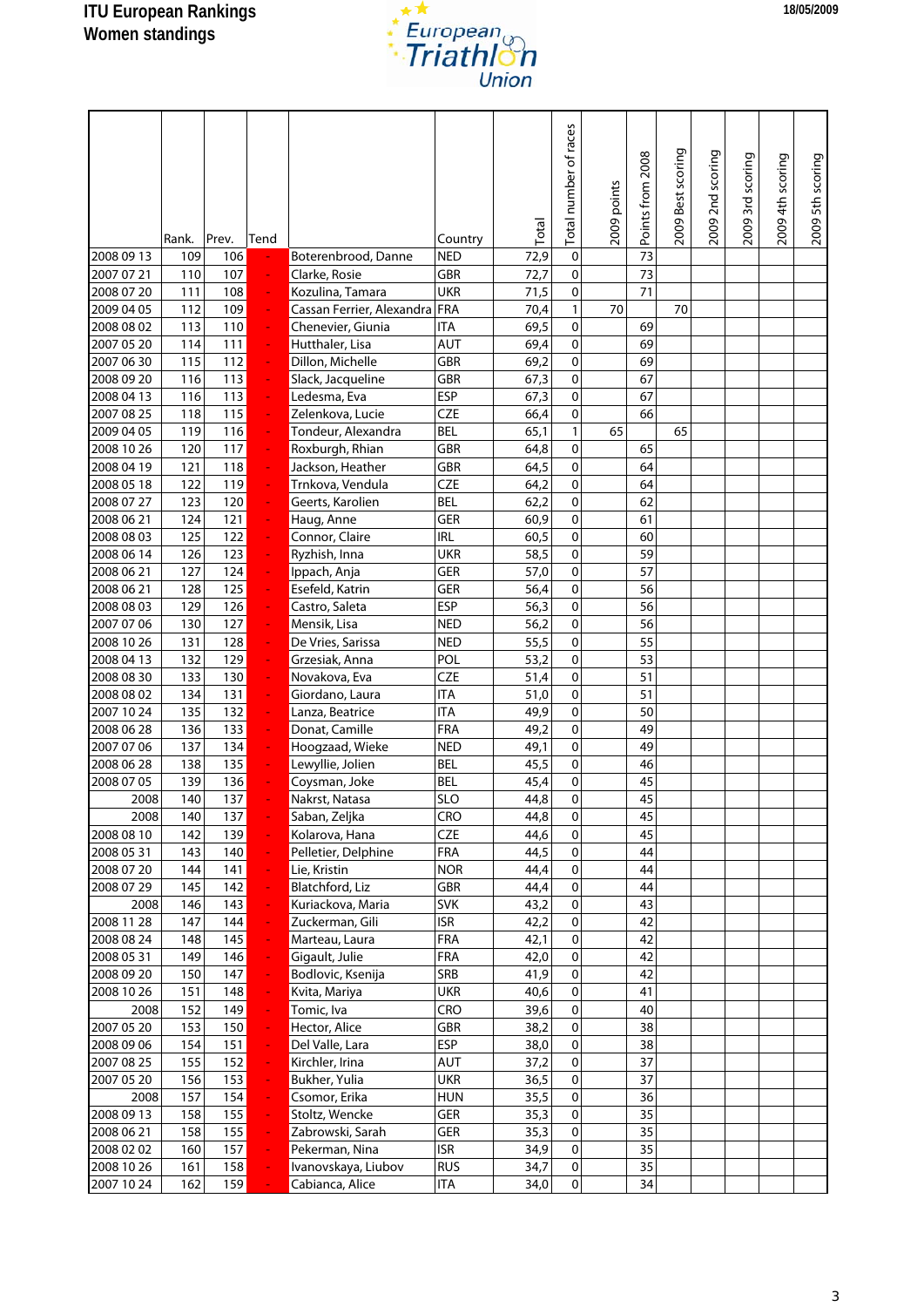

|            |       |       |                          |                             |                          | Total | Total number of races | 2009 points | Points from 2008 | 2009 Best scoring | 2009 2nd scoring | 2009 3rd scoring | 2009 4th scoring | 2009 5th scoring |
|------------|-------|-------|--------------------------|-----------------------------|--------------------------|-------|-----------------------|-------------|------------------|-------------------|------------------|------------------|------------------|------------------|
|            | Rank. | Prev. | Tend                     |                             | Country                  |       |                       |             |                  |                   |                  |                  |                  |                  |
| 2008 07 29 | 163   | 160   |                          | Avil, Hollie                | <b>GBR</b>               | 33,3  | $\mathbf 0$           |             | 33               |                   |                  |                  |                  |                  |
| 2008 07 26 | 163   | 160   | ÷                        | Sarapuu, Alma               | <b>EST</b>               | 33,3  | $\mathbf 0$           |             | 33               |                   |                  |                  |                  |                  |
| 2008 07 20 | 163   | 160   | ÷,                       | Rodionova, Karina           | LAT                      | 33,3  | $\mathbf 0$           |             | 33               |                   |                  |                  |                  |                  |
| 2008       | 163   | 160   | ÷,                       | Pletikapa, Daria            | CRO                      | 33,3  | $\mathbf 0$           |             | 33               |                   |                  |                  |                  |                  |
| 2008       | 163   | 160   | ÷,                       | Polacikova, Jana            | <b>SVK</b>               | 33,3  | $\mathbf 0$           |             | 33               |                   |                  |                  |                  |                  |
| 2008       | 163   | 160   | ÷                        | Kelja, Riikka               | <b>FIN</b>               | 33,3  | $\mathbf 0$           |             | 33               |                   |                  |                  |                  |                  |
| 2008       | 163   | 160   | ÷                        | Fafangel, Leni              | <b>SLO</b>               | 33,3  | $\mathbf 0$           |             | 33               |                   |                  |                  |                  |                  |
| 2007 07 06 | 170   | 167   | ÷                        | Wellington, Chrissie        | GBR                      | 33,2  | $\mathbf 0$           |             | 33               |                   |                  |                  |                  |                  |
| 2008 06 21 | 171   | 168   | ÷,                       | Essmuller, Rebekka          | GER                      | 32,7  | $\mathbf 0$           |             | 33               |                   |                  |                  |                  |                  |
| 2007 09 09 | 172   | 169   | $\omega$                 | Simic, Mateja               | <b>SLO</b>               | 31,8  | $\mathbf 0$           |             | 32               |                   |                  |                  |                  |                  |
| 2007 06 30 | 173   | 170   | ÷,                       | Matveeva, Evgeniya          | <b>RUS</b>               | 31,7  | $\mathbf 0$           |             | 32               |                   |                  |                  |                  |                  |
| 2008 07 26 | 174   | 171   | ÷,                       | Schmidt, Helen              | <b>EST</b>               | 30,8  | $\mathbf{0}$          |             | 31               |                   |                  |                  |                  |                  |
| 2008 07 20 | 174   | 171   | ÷                        | Harviken, Heidi             | <b>NOR</b>               | 30,8  | 0                     |             | 31               |                   |                  |                  |                  |                  |
| 2008 07 05 | 174   | 171   | $\blacksquare$           | Goos, Sofie                 | <b>BEL</b>               | 30,8  | 0                     |             | 31               |                   |                  |                  |                  |                  |
| 2008       | 174   | 171   | ÷,                       | Malstrom, Henrika           | <b>FIN</b>               | 30,8  | $\mathbf 0$           |             | 31               |                   |                  |                  |                  |                  |
| 2008 08 30 | 178   | 176   | ÷                        | Simanova, Jitka             | <b>CZE</b>               | 29,7  | $\mathbf 0$           |             | 30               |                   |                  |                  |                  |                  |
| 2008 07 26 | 179   | 177   | ÷,                       | Trasberg, Terje             | <b>EST</b>               | 28,5  | $\mathbf 0$           |             | 29               |                   |                  |                  |                  |                  |
| 2008 07 05 | 179   | 177   | ÷,                       | Verstuyff, Katrien          | <b>BEL</b>               | 28,5  | $\mathbf 0$           |             | 29               |                   |                  |                  |                  |                  |
| 2008       | 179   | 177   | ÷,                       | Vesterby, Michelle          | <b>DEN</b>               | 28,5  | $\mathbf 0$           |             | 29               |                   |                  |                  |                  |                  |
| 2008       | 179   | 177   | $\omega$                 | Gundova, Linda              | <b>SVK</b>               | 28,5  | $\mathbf 0$           |             | 29               |                   |                  |                  |                  |                  |
| 2008       | 179   | 177   | ÷,                       | Tiainen, Suvi               | <b>FIN</b>               | 28,5  | $\mathbf 0$           |             | 29               |                   |                  |                  |                  |                  |
| 2007 07 14 | 184   | 182   | ÷                        | Battistoni, Elisa           | <b>ITA</b>               | 28,3  | $\mathbf 0$           |             | 28               |                   |                  |                  |                  |                  |
| 2007 06 16 | 185   | 183   | ÷                        | Reinders, Ina               | GER                      | 27,8  | $\mathbf 0$           |             | 28               |                   |                  |                  |                  |                  |
| 2008       | 186   | 184   | ÷                        | Fangmann, Annika            | <b>NED</b>               | 26,9  | $\mathbf 0$           |             | 27               |                   |                  |                  |                  |                  |
| 2008 07 05 | 187   | 185   | ÷,                       | Truyers, Marjolein          | <b>BEL</b>               | 26,4  | $\mathbf 0$           |             | 26               |                   |                  |                  |                  |                  |
| 2008       | 187   | 185   | ÷,                       | Skylv Sorensen, Susanne     | <b>DEN</b>               | 26,4  | $\mathbf 0$           |             | 26               |                   |                  |                  |                  |                  |
| 2008 07 20 | 189   | 187   | ÷,                       | Levkovskaya, Kseniya        | <b>UKR</b>               | 24,9  | $\mathbf 0$           |             | 25               |                   |                  |                  |                  |                  |
| 2008       | 189   | 187   | ÷,                       | Zijgers, Rina               | <b>NED</b>               | 24,9  | $\mathbf 0$           |             | 25               |                   |                  |                  |                  |                  |
| 2008 07 27 | 191   | 189   | ÷,                       | Yatsenko, Anastasiya        | <b>UKR</b>               | 24,8  | $\mathbf 0$           |             | 25               |                   |                  |                  |                  |                  |
| 2008 07 29 | 192   | 190   | ÷,                       | Lang, Kerry                 | GBR                      | 24,4  | 0                     |             | 24               |                   |                  |                  |                  |                  |
| 2008 07 05 | 192   | 190   |                          | Van Eesbeek, Christel       | <b>BEL</b>               | 24,4  | $\mathbf 0$           |             | 24               |                   |                  |                  |                  |                  |
| 2008 06 14 | 194   | 192   |                          | Kachan, Viktoria            | <b>UKR</b>               | 22,6  | $\mathbf 0$           |             | 23               |                   |                  |                  |                  |                  |
| 2008 05 18 | 195   | 193   |                          | Szakaly, Zsuzsanna          | <b>HUN</b>               | 22,1  | $\mathbf 0$           |             | 22               |                   |                  |                  |                  |                  |
| 2008 09 06 | 196   | 194   | ÷.                       | Ferreira, Ana               | POR                      | 19,7  | $\mathbf 0$           |             | 20               |                   |                  |                  |                  |                  |
| 2007 05 20 | 197   | 195   | $\overline{\phantom{a}}$ | Klingler, Nicole            | LIE                      | 18,6  | $\mathbf 0$           |             | 19               |                   |                  |                  |                  |                  |
| 2007 08 19 | 198   | 196   | $\omega$                 | Bieler, Valentina           | SUI                      | 17,6  | 0                     |             | 18               |                   |                  |                  |                  |                  |
| 2007 09 09 | 199   | 197   | $\omega$                 | Fñadung, Sarah              | GER                      | 15,7  | $\mathbf 0$           |             | 16               |                   |                  |                  |                  |                  |
| 2007 08 05 | 200   | 198   | $\omega$                 | Bugdol, Ewa                 | POL                      | 15,5  | 0                     |             | 15               |                   |                  |                  |                  |                  |
| 2007 06 16 | 201   | 199   | ÷                        | Schwarz, Simone             | GER                      | 13,8  | $\mathbf 0$           |             | 14               |                   |                  |                  |                  |                  |
| 2007       | 202   | 200   | $\omega$                 | Boikova, Anna               | <b>RUS</b>               | 13,1  | $\mathbf 0$           |             | 13               |                   |                  |                  |                  |                  |
| 2007 06 24 | 203   | 201   | ÷                        | Blafoss, Joan               | <b>DEN</b>               | 12,6  | $\pmb{0}$             |             | 13               |                   |                  |                  |                  |                  |
| 2007       | 204   | 202   | ÷,                       | Sego, Iva                   | CRO                      | 12,0  | $\pmb{0}$             |             | 12               |                   |                  |                  |                  |                  |
| 2007 06 24 | 205   | 203   | $\omega$                 | Ottosen, Karina             | DEN                      | 11,7  | $\mathbf 0$           |             | 12               |                   |                  |                  |                  |                  |
| 2007 08 11 | 206   | 204   | $\omega$                 | Vojtekova, Zuzana           | <b>SVK</b>               | 11,4  | $\mathbf 0$           |             | 11               |                   |                  |                  |                  |                  |
| 2007       | 207   | 205   | ÷,                       | Nystrom, Eva                | SWE                      | 11,3  | $\mathbf 0$           |             | 11               |                   |                  |                  |                  |                  |
| 2007 14 10 | 208   | 206   | ÷,                       | Poyiatzi, Andri             | <b>CYP</b>               | 11,1  | $\mathbf 0$           |             | 11               |                   |                  |                  |                  |                  |
| 2007 06 16 | 209   | 207   | ÷,                       | Bombardieri, Virginie       | FRA                      | 10,9  | $\mathbf 0$           |             | 11               |                   |                  |                  |                  |                  |
| 2007 05 20 | 210   | 208   | ÷,                       | Hauke, Veronika             | AUT                      | 10,7  | $\pmb{0}$             |             | 11               |                   |                  |                  |                  |                  |
| 2007       | 211   | 209   | ÷,                       | Omme, Therese               | SWE                      | 10,6  | $\pmb{0}$             |             | 11               |                   |                  |                  |                  |                  |
| 2007 09 23 | 212   | 210   | ÷,                       | Kastrouni, Panagiota        | GRE                      | 10,5  | $\pmb{0}$             |             | 10               |                   |                  |                  |                  |                  |
| 2007 06 24 | 212   | 210   | ÷,                       | Secher Banke, Ann Boech DEN |                          | 10,5  | $\mathbf 0$           |             | 10               |                   |                  |                  |                  |                  |
| 2007 07 06 | 214   | 212   | $\omega$                 | Letot, Doumic               | <b>BEL</b><br><b>ESP</b> | 10,3  | $\mathbf 0$           |             | 10               |                   |                  |                  |                  |                  |
| 2007 09 21 | 215   | 213   | ÷,                       | Berasategi, Virginia        |                          | 10,3  | $\mathbf 0$           |             | $10$             |                   |                  |                  |                  |                  |
| 2007       | 215   | 213   | ÷,                       | Mustad, Brita               | <b>NOR</b>               | 10,3  | $\mathbf 0$           |             | $10\,$           |                   |                  |                  |                  |                  |